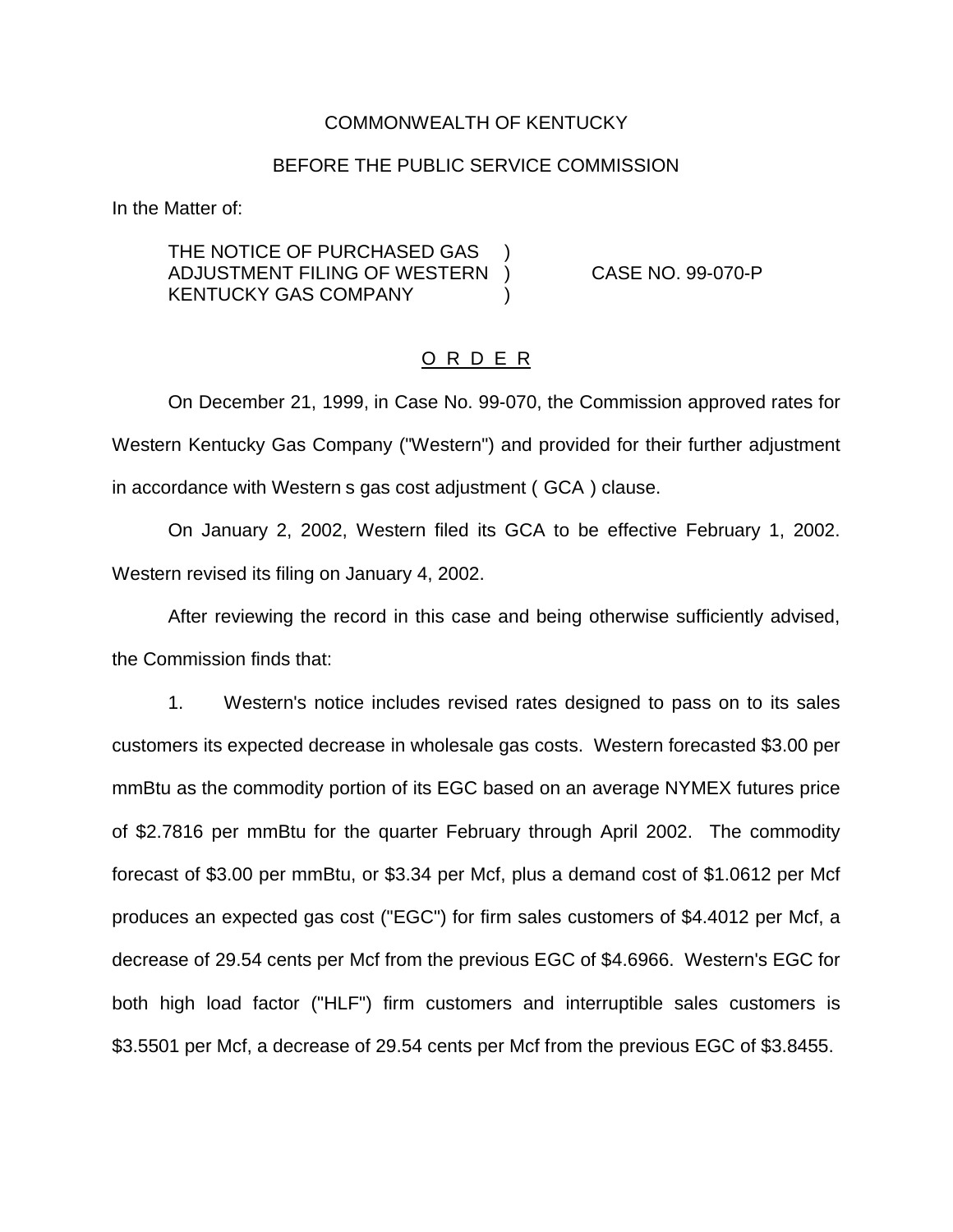2. Western s notice sets out no current period refund factor ( RF ). The total refund factor of .24 cent per Mcf for firm sales customers, HLF firm customers and interruptible sales customers reflects adjustments from prior periods. Western s notice sets out no refund adjustment for T-2 firm and T-2 interruptible transportation customers.

3. Western's notice sets out a correction factor ("CF") of 3.89 cents per Mcf, which is 11.33 cents per Mcf less than the previous CF, effective from February 1, 2002 until May 1, 2002. The CF is designed to collect under-recoveries of gas cost for the 3 months ended October 31, 2001.

4. Western s notice sets out a Performance Based Rate Recovery Factor ( PBRF ) of 2.37 cents per Mcf, which is 3.65 cents per Mcf less than the previous PBRF, effective from February 1, 2002 until February 1, 2003.

5. Western s GCA for firm sales customers is \$4.4614 per Mcf. Its GCA for HLF firm customers and interruptible sales customers is \$3.6103 per Mcf. The impact on firm sales customers is a decrease of 44.52 cents per Mcf from the previous gas cost adjustment of \$4.9066. The impact on HLG firm customers and interruptible sales customers is a decrease of 44.52 cents per Mcf from the previous gas cost adjustment of \$4.0555.

6. The rates in the Appendix to this Order are fair, just and reasonable, in the public interest, and should be approved for final meter readings by Western on and after February 1, 2002.

-2-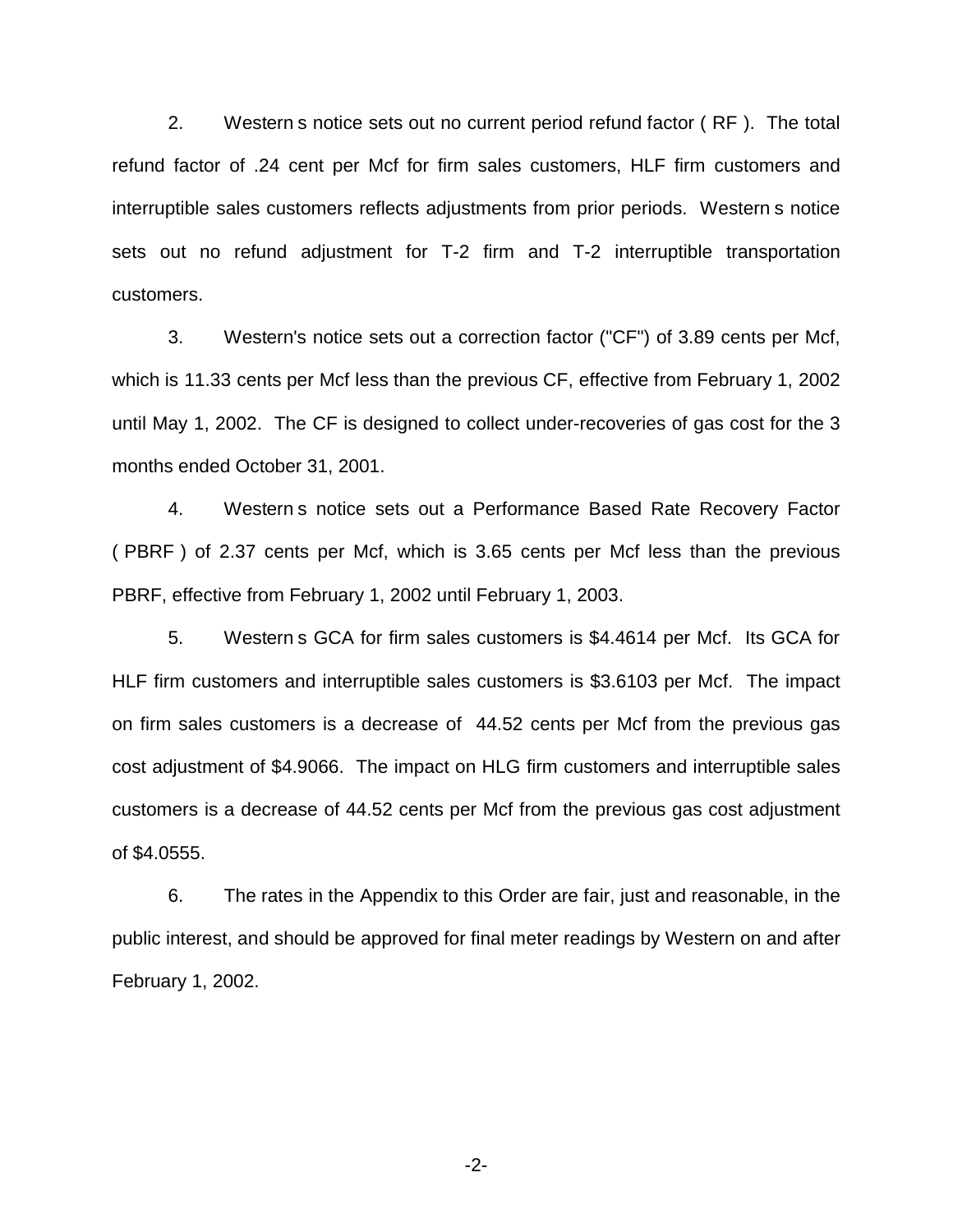IT IS THEREFORE ORDERED that:

1. The rates in the Appendix to this Order are approved for final meter readings on and after February 1, 2002.

2. Within 20 days of the date of this Order, Western shall file with the Commission its revised tariffs setting out the rates authorized herein.

Done at Frankfort, Kentucky, this 24<sup>th</sup> day of January, 2002.

By the Commission

ATTEST:

**Executive Director**